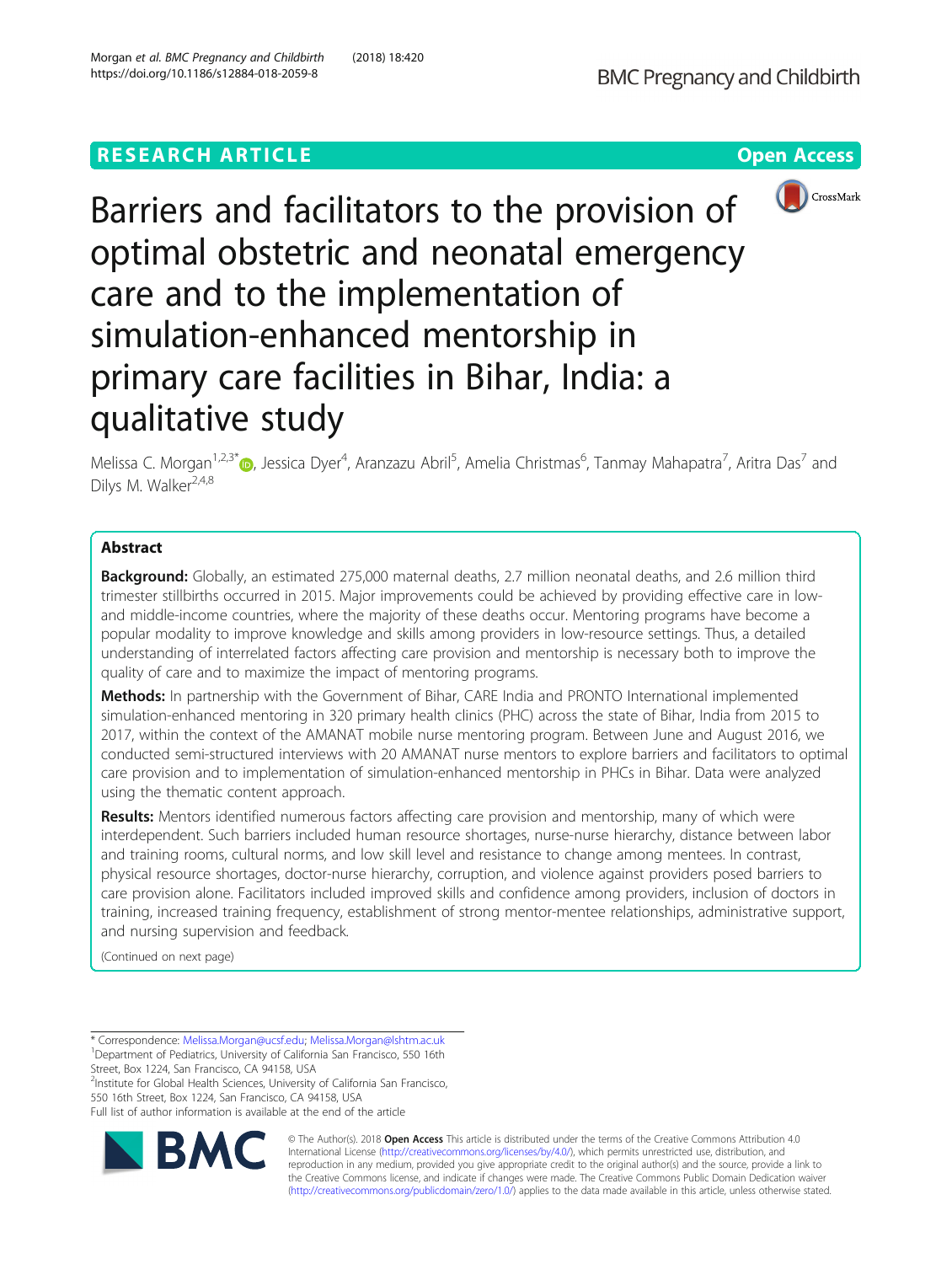#### (Continued from previous page)

Conclusions: This study has identified many interrelated factors affecting care provision and mentorship in Bihar. The mentoring program was not designed to address several barriers, including resource shortages, facility infrastructure, corruption, and cultural norms. These require government support, community awareness, and other systemic changes. Programs may be adapted to address some barriers beyond knowledge and skill deficiencies, notably hierarchy, violence against providers, and certain cultural taboos. An in-depth understanding of barriers and facilitators is essential to enable the design of targeted interventions to improve maternal and neonatal survival in Bihar and related contexts.

Keywords: Nurse mentoring, Nurse mentorship, Obstetric care, Neonatal care, Rural health, Bihar, India

# Background

Globally, an estimated 275,000 maternal deaths, 2.7 million neonatal deaths, and 2.6 million third trimester stillbirths, defined as fetal death at ≥28 weeks of gestation, occurred in 2015 [[1](#page-11-0)–[3](#page-11-0)]. Direct obstetric causes accounted for 86% of maternal deaths, among which postpartum hemorrhage (PPH) was the principal cause [[1](#page-11-0)]. Preterm birth complications (35%), intrapartum-related events (24%), and infection (15%) were the leading causes of neonatal death [[2\]](#page-11-0). Risk of mortality is highest in labor and on the day of birth, during which time 46% of maternal deaths and stillbirths and 36% of neonatal deaths occur [[4\]](#page-11-0). To help reduce preventable deaths during this critical period, the World Health Organization advocates for all births to be attended by a a skilled health provider [[5](#page-11-0)]. Further, estimates suggest that trained midwives, who are regulated under international standards, have the competencies to provide 87% of essential maternal and newborn healthcare services [\[6](#page-11-0)].

In 2015, India alone accounted for 23% and 26% of global maternal and neonatal deaths, respectively [\[1](#page-11-0), [2](#page-11-0)]. In an effort to improve survival among mothers and newborns, the Indian Government launched two initiatives to promote institutional deliveries across the country. Established in 2005, Janani Suraksha Yojana (JSY) provided cash incentives to pregnant women, facilitated by Accredited Social Health Activists (ASHA), to deliver in health facilities [[7,](#page-11-0) [8\]](#page-12-0). In 2011, the Government of India started Janani Sishu Suraksha Karyakram (JSSK), which provides free delivery and neonatal care as well as transport to and from health facilities [[9\]](#page-12-0). To maximize impact, these initiatives focused on states with relatively high rates of fertility and neonatal mortality, such as Bihar in northeastern India, which has also been found to be the poorest region in all of South Asia [\[10](#page-12-0)]. Between 2002 and 2016, the institutional delivery rate across India increased from 19% to 79% [[11\]](#page-12-0), and in Bihar, from 20% to 64% [[12\]](#page-12-0). However, while the rate of institutional delivery has risen, the quality of care in

facilities is often suboptimal and coverage inadequate, especially in rural areas [[13](#page-12-0)–[16](#page-12-0)].

In partnership with the Government of Bihar, CARE India implemented a mobile nurse mentoring program called AMANAT (Hindi for 'emergency obstetric and neonatal readiness') in 2012 [\[17\]](#page-12-0). Through this program, trained nurse mentors visited primary health clinics (PHC) in pairs, conducting week-long visits to four PHCs every month over a period of 7 to 8 months to train nurse midwives. In 2014, CARE India partnered with PRONTO International to incorporate simulation and team training into the AMANAT program [\[18\]](#page-12-0). PRONTO is a highly realistic, simulation-based obstetric and neonatal emergency training program designed for low-resource settings [[19](#page-12-0), [20](#page-12-0)]. Simulation-enhanced mentoring was implemented in 320 PHCs across Bihar between 2015 and 2017, as described in detail elsewhere [[21](#page-12-0)].

Mentoring programs have become a popular training model to address deficiencies in knowledge and skills among skilled birth attendants, typically employing a combination of bedside teaching, didactic lectures, skills stations, and simulations. However, little is known about the obstacles and enablers of this training model. Further, essential maternal and neonatal health interventions are not successfully implemented in many low- and middle-income countries due to underlying constraints, particularly regarding workforce, financing, and service delivery [\[22\]](#page-12-0). An in-depth understanding of interrelated factors affecting care delivery and mentoring in such contexts is necessary both to improve the quality of care and to maximize the impact of mentoring programs. This study aimed to qualitatively explore barriers and facilitators to the provision of optimal obstetric and neonatal emergency care and to the implementation of simulation-enhanced mentorship in primary care facilities in Bihar.

# Methods

# Setting

Bihar has a population of over 100 million, of which 87% is rural [[12\]](#page-12-0). According to the most recently available estimates, the maternal mortality ratio was 274 (2013) and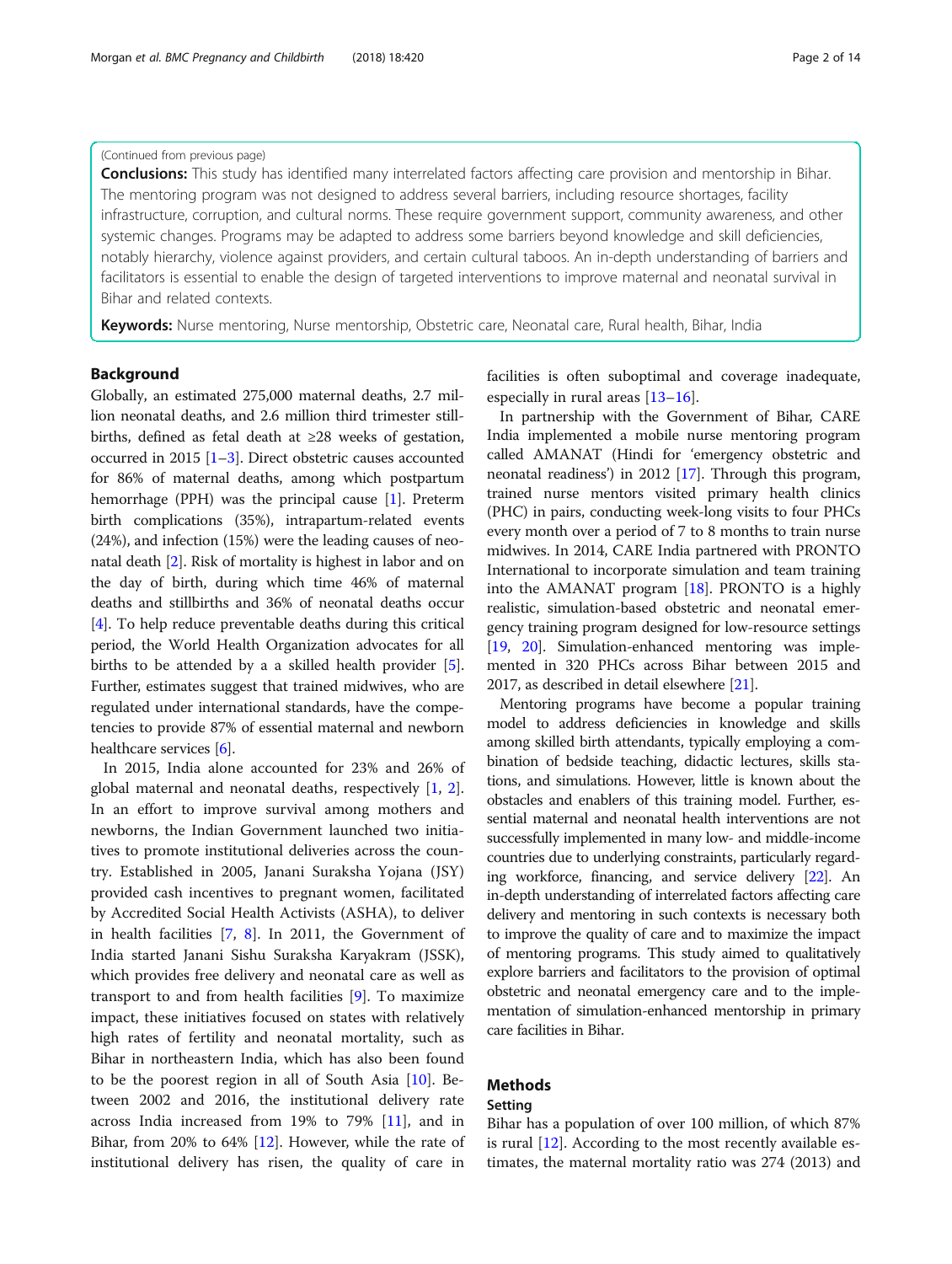<span id="page-2-0"></span>the neonatal mortality rate was 37 (2016) [\[7](#page-11-0), [12\]](#page-12-0), compared to 248 and 25, respectively, for India as a whole [[1,](#page-11-0) [23\]](#page-12-0). In Bihar, each PHC serves an average population of 45,000 [[24](#page-12-0)]. Obstetric and newborn care at PHCs are provided by nurses with either an Auxiliary Nurse Midwifery (ANM) or a General Nursing and Midwifery (GNM) qualification, which entail two years and three and a half years of training, respectively, following completion of secondary school [\[25](#page-12-0)].

## Data Collection

We conducted semi-structured interviews with 20 nurse mentors, purposively selected from the total pool of 120 AMANAT nurse mentors who had provided simulation-enhanced mentoring. Participants were selected based on the following criteria: 1) nurse mentor employed by AMANAT at the time of interview, and 2) completed ≥1 phase of AMANAT (equivalent to 8 months). Participants were selected from intervention sites across 11 districts to gain maximum diversity and generate richer information (Additional file [1\)](#page-11-0). Participants were recruited until thematic saturation was achieved [\[26\]](#page-12-0). Interviews were conducted between June and August 2016. Duration ranged from 40 to 60 minutes. The interview guide (Additional file [2\)](#page-11-0) was developed in English, translated to Hindi, and translated back to English in a blinded manner to ensure accuracy and equivalence [\[27](#page-12-0)]. Interviews were conducted in the language of the participant's preference, either English or Hindi. Interviews were conducted by a co-author (AA) and an Indian research assistant. Both were females who had received training in qualitative research skills. Two pilot interviews were conducted to identify unclear interview questions, allowing refinement of the interview guide. These were not included in the final analysis. Questions were open-ended to allow participants to expand upon topics they felt were important, allowing the interviewer to ask new questions on emerging themes. Interviews were held in private rooms at PHCs to ensure anonymity and confidentiality.

#### Data Analysis

Interviews were transcribed and, where necessary, translated to English by three Indian research assistants. Transcriptions were done following the True Verbatim method to accurately capture meanings, perceptions, and context [\[28](#page-12-0)]. To ensure data quality, two independent staff double-checked all transcriptions and translations. Data were analyzed using the thematic content approach [[26](#page-12-0)], consisting of four steps: 1) familiarization; 2) identifying codes and themes; 3) coding the data; 4) organizing codes and themes. The thematic content approach is broadly used in qualitative research and aims to present the main elements of the participants' descriptions [[26\]](#page-12-0). The first author (MM) and one interviewer (AA) read all transcripts and developed the preliminary coding scheme together. Two interviews were double-coded by the first author and a co-author (JD). Any inconsistencies were discussed and resolved to develop the final coding framework. The first author coded all remaining interviews. New themes, which could not be placed within the established coding framework, were also included [[29](#page-12-0), [30\]](#page-12-0). The consolidated criteria for reporting qualitative research [\[31](#page-12-0)] guided reporting for this study (Additional file [3\)](#page-11-0).

# Results

We interviewed 20 nurse mentors. Table 1 shows the participant characteristics.

We use the main themes emerging from the data to structure the presentation of material from the interviews,

### **Table 1** Participant characteristics  $(N=20)$

| Characteristic                                 | n(%)       |
|------------------------------------------------|------------|
| Female                                         | 20 (100)   |
| Age, years (median, range)                     | 24 (22-33) |
| Time working as mentor, months (median, range) | $12(9-18)$ |
| State of birth                                 |            |
| Delhi                                          | 7(35)      |
| West Bengal                                    | 4(20)      |
| Kerala                                         | 3(15)      |
| Maharashtra                                    | 2(10)      |
| <b>Bihar</b>                                   | 2(10)      |
| Other (Odisha, Uttar Pradesh)                  | 2(10)      |
| Previous clinical experience                   |            |
| Nursing school only                            | 10(50)     |
| Worked as staff nurse                          | 10 (50)    |
| Previous teaching experience                   |            |
| None                                           | 16 (80)    |
| Nursing school tutor                           | 2(10)      |
| Other (lecturer, nurse educator)               | 2(10)      |
| Primary reason for becoming a nurse mentor     |            |
| Gain teaching experience                       | 9(45)      |
| Gain clinical experience                       | 5(25)      |
| Wanted to work in Bihar                        | 4(20)      |
| Salary                                         | 2(10)      |
| Career plans after this mentoring phase        |            |
| Continue mentoring in AMANAT program           | 14 (70)    |
| Pursue master's degree                         | 3(15)      |
| Apply for different mentoring program          | 1(5)       |
| Apply for clinical nursing position            | 1(5)       |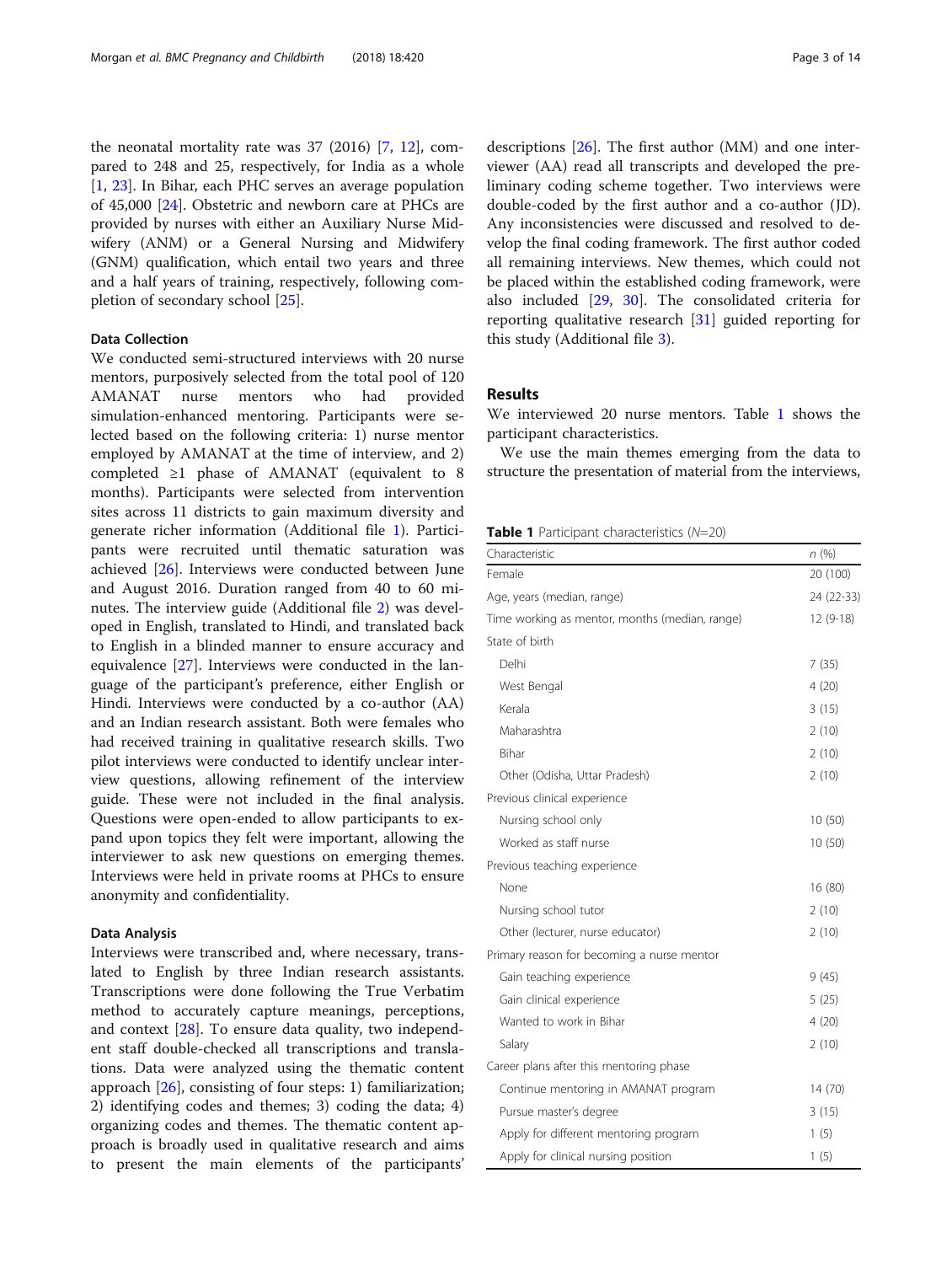broadly classified as barriers (Table 2) and facilitators (Table 3).

### Barriers

# Physical resources (care provision)

Over three-quarters of participants cited lack of physical resources, including supplies and equipment, as a barrier to care provision. Resources that were often unavailable or non-functional included autoclaves (for sterilization), gloves, labor tables, intravenous catheters, and suction bulbs.

"Here [beginning of the program], they are not using any instruments and they are conducting deliveries even without gloves." (Age 24, 12 months mentoring)

Several participants described persistent shortages of uterotonics, antibiotics, intravenous fluids, and antihypertensive agents. When medications were out of stock, patients or their family members were asked to purchase medications from outside pharmacies or, in emergency cases, nurses sometimes purchased medications for patients.

"Once there was a patient with severe pre-eclampsia… We used to ask them to make something available, but they used to not make it available at all… Her BP was very high, so what could we do? We had to give her nifedipine. We had magnesium sulfate in that place, but what to do about nifedipine? We did not have nifedipine there. We can't leave the patient, as her BP is so high… and how can we refer her with this high BP? We had to reduce her BP, so we went to get nifedipine from the outside." (Age 22, 9 months mentoring)

"Drugs were not at all available, so we ourselves have to go to store, tell the MOIC [Medical Officer In-Charge] about the drugs which are missing, medicines which are missing… We have to go and speak

|  |  |  |  |  |  | Table 2 Barriers to care provision and mentorship |  |
|--|--|--|--|--|--|---------------------------------------------------|--|
|--|--|--|--|--|--|---------------------------------------------------|--|

| Theme                    | Area(s) affected           |  |
|--------------------------|----------------------------|--|
| Physical resources       | Care provision             |  |
| Facility layout          | Care provision, mentorship |  |
| Human resources          | Care provision, mentorship |  |
| Doctor-nurse hierarchy   | Care provision             |  |
| Nurse-nurse hierarchy    | Care provision, mentorship |  |
| Corruption and fear      | Care provision             |  |
| Cultural issues          | Care provision, mentorship |  |
| Low baseline skill level | Care provision, mentorship |  |
| Resistance to change     | Mentorship                 |  |
|                          |                            |  |

|  | Table 3 Facilitators of care provision and mentorship |
|--|-------------------------------------------------------|
|--|-------------------------------------------------------|

| Theme                                                  | Area(s) affected           |
|--------------------------------------------------------|----------------------------|
| Improved skills and confidence through<br>training     | Care provision, mentorship |
| Refresher training, increased training<br>frequency    | Care provision, mentorship |
| Establishment of strong mentor-mentee<br>relationships | Care provision, mentorship |
| Administrative support                                 | Care provision             |
| Nursing supervision and feedback                       | Care provision             |

because the nurses would say, 'Sister, we are fed up of telling them again and again, nothing is happening.'" (Age 23, 9 months mentoring)

#### Facility layout (care provision and mentorship)

Mentors stated that distance between labor rooms and training rooms, where simulations were often conducted, was a common barrier to timely provision of emergency care and to mentorship.

"Our training room... it was far from the labor room... we had to see the patient and also the training too... we did not get to know when a patient came in full dilatation and her delivery was done in the ward... ASHA came and shouted at us so much, saying, 'Did you come here to see patients or to kill them? Patient's delivery is happening in the ward and you all are not seeing it." (Age 22, 9 months mentoring)

#### Human resources (care provision and mentorship)

One-quarter of participants described staffing shortages as a significant barrier to both care provision and mentorship. They explained it was common in PHCs for a single nurse to cover the outpatient department, immunization duties, emergency room, and labor room. Further, participants stated that heavy delivery loads made it difficult to find time to conduct simulations. In addition, several explained that mentees were frequently assigned to night duty before or after training, leading to fatigue with a negative effect on work performance.

# Doctor-nurse hierarchy (care provision)

Nearly three-quarters of participants stated that many doctors in PHCs failed to follow evidence-based care guidelines, citing this a major barrier to care provision. Further, doctors frequently argued with nurses who attempted to follow such guidelines.

"I think they [mentees] are not... trusting in our mean doctors... In complication management, what we are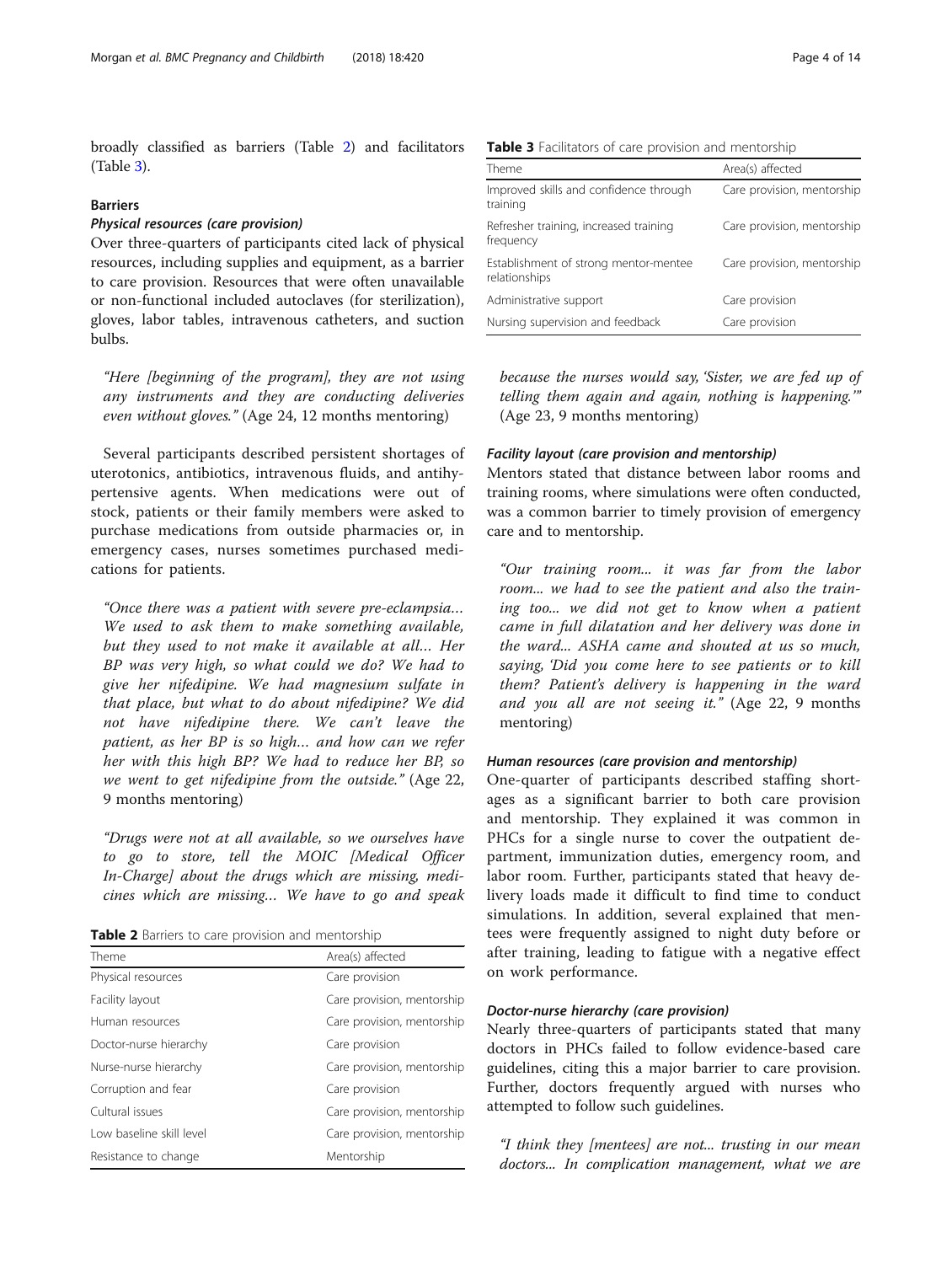telling them [mentees], doctors are telling some other things... so they are in conflict to listen to us or the doctor." (Age 24, 10 months mentoring)

"'Sir [speaking to doctor], this is... PPH is happening, so we have to give'... He [doctor] will tell, 'No, no, give dexamethasone'... We told him, 'Actually sir, let's not give dexamethasone... What if we start RL [Ringer's lactate] today... as it has been given in the guidelines that we should do all these steps.' Then he [doctor] told, 'You don't have to teach us... we know how we should manage.'" (Age 22, 9 months mentoring)

Almost half of participants stated that doctors were unwilling to treat complications, instead instructing nurses to immediately refer such patients. Several participants felt this was due to doctors lacking of a sense of responsibility for patient care.

"If there is a complication, they [male doctors] will not see the patient. They will ask the sister and then just order... 'Ok, you want this medication to be written, I'll write this'… attitude is there. And if there is a female  $[doctor]...$  she will be getting so much irritated... Why are you calling every time? This is not normal process, natural process. You have 35 years' experience, do nicely.'… They are fighting with sisters like that." (Age 22, 18 months mentoring)

"Some MOICs and some doctors have even told us in a way like, if the mentees face any problem, then refer the patient as fast as possible. If the patient dies, then it will be out of our boundary that the patient will die." (Age 23, 10 months mentoring)

"If something happens here, the public will tell me only that, 'You did not take care well'… Doctors also, even before we do anything, keep telling, 'Refer the patient, refer the patient'… like this it happens here, so I feel that doctors should be more involved in patients' care." (Age 26, 18 months mentoring)

Over one-third of participants described doctors refusing to conduct rounds or see patients. Others stated that doctors were very slow to come even in emergency situations; for example, taking 10 to 15 minutes to attend to an asphyxiated newborn requiring resuscitation.

"They don't even touch the patient... because they get paid even without touching... nobody is there to tell them... Already they are given a big position and considered in a high position... So why would they go out of the way and do hard work without any government pressure." (Age 23, 10 months mentoring)

"[Doctors] don't have any tension... [my] first time in Bihar, I saw two gynecologists posted in one hospital. But in that hospital also, if we are calling other after PPH... the doctor is coming after one and a half hours, where the person is going to be just collapsed." (Age 22, 18 months mentoring)

Several participants felt that some doctors were rude and disrespectful toward nurses.

"Some doctors we have fought so much... They are making fun of us in public. They are not respecting us sometimes... we have a fight with many doctors." (Age 22, 18 months mentoring)

"'You can't refer instead of me, you are not doctor... You can't refer because you are only [a] mentor in this facility.' Like that he was directly blaming me." (Age 23, 18 months mentoring)

# Nurse-nurse hierarchy (care provision and mentorship)

Participants described the age gap between mentors and staff in PHCs as a significant barrier to mentorship. Over half felt that older mentees commonly perceived younger mentors as lacking experience and, as a result, were resistant to learning from them. Notably, 80% of participants had no prior teaching experience and 50% had recently graduated from nursing school (Table [1](#page-2-0)).

"She [mentee] told me that, 'I have 23 years' experience, you were not born [at] that time I started working, so don't teach me!"" (Age 23, 11 months mentoring)

"Like this age gap... they [mentees] used to not accept us, they used to cross question us... In starting in one of our PHCs... [mentee said] 'These are like kids only, what they will teach us?' But later on, when we started interacting with them... they were telling, 'You really are teaching us new things we didn't know.'" (Age 24, 12 months mentoring)

Several participants also discussed barriers to care provision related to seniority level and nursing qualifications. In particular, nurses with GNM degrees tended to have less respect for those with ANM degrees. As a result, some mentees were not able to practice the skills they had learned.

"We had a mentee who was really intelligent and she was of young age and she had a will to learn, and she learned all but she was not able to do her work... If she starts doing it [communication techniques], obviously,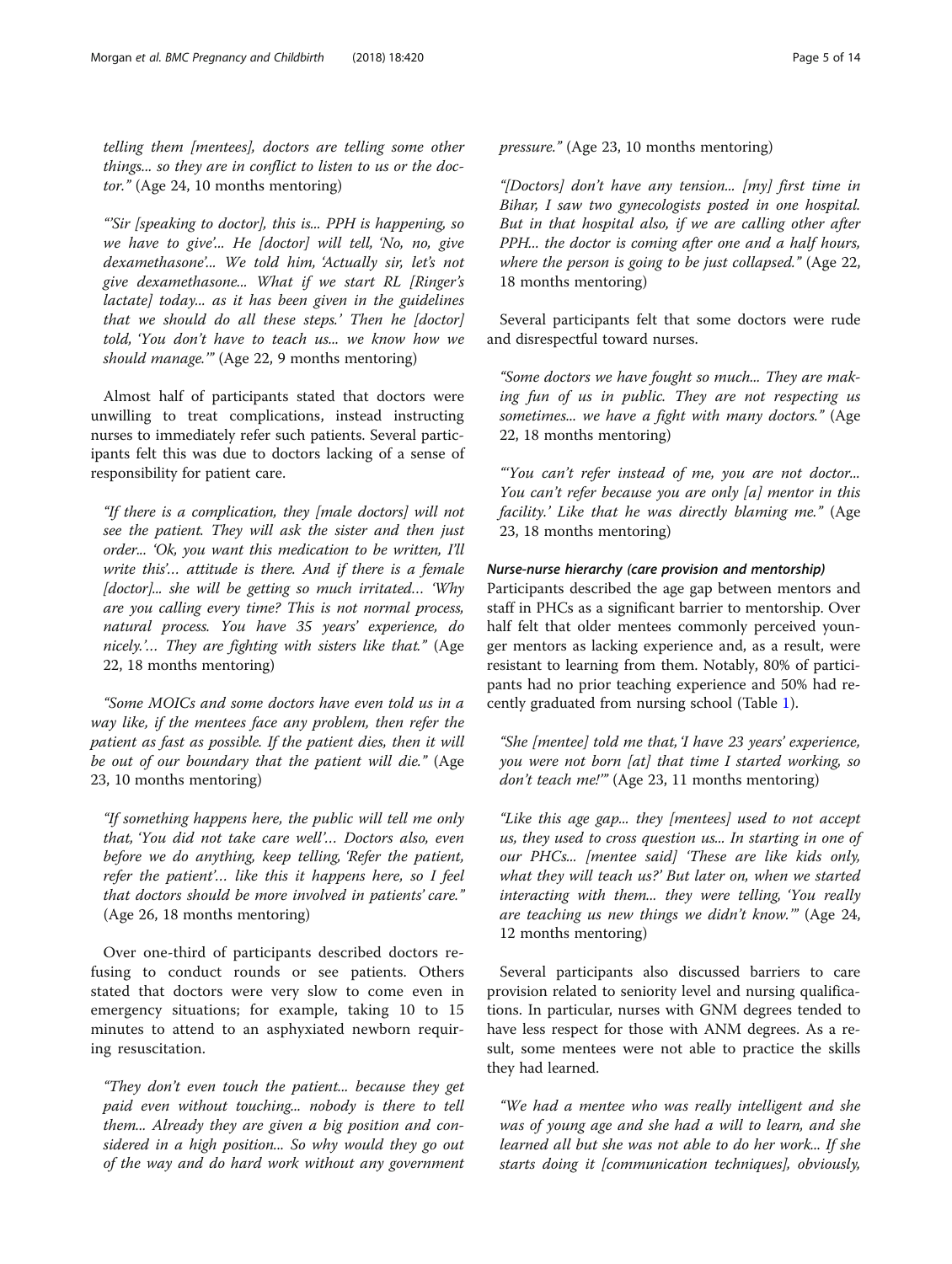everyone will start praising her, so her senior will not allow to do her work." (Age 24, 9 months mentoring)

### Corruption (care provision)

Half of participants described various forms of corruption affecting patient care. Several stated that nurses collected money directly from patients for conducting deliveries. As a result, senior nurses often did not allow junior nurses to conduct deliveries. Participants explained that administrators commonly condoned this practice because they received a portion of these incentives.

"It's the same ego problem, even if we tell them... in 3 weeks, you have to do this much deliveries, then they would take us to the side sometimes and say that the one who has duty, they only do, they do not let us do it... there is some issue with money, like that who does the delivery gets some money." (Age 22, 12 months mentoring)

"If I say that, 'We should talk to the manager that your mentee is doing like this.' I would like to tell you that the manager is also taking money from someone, incentive from someone, so why will he stop the money... some percentage is divided, so why will they [laughs], you know, spoil their incentives."(Age 22, 18 months mentoring)

In addition, participants described that it was common for nurses to run private clinics in their own homes to make extra money. Nurses with private clinics often prioritized these activities over their duties in the respective PHC, and many would refer patients with complications to their clinics instead of to the nearest district hospital. A monetary incentive was typically provided to doctors and MOICs to allow these practices to take place.

"It's very common... everybody knows this.... they themselves would tell their rate, for normal delivery we take 5000, for complicated delivery we take 8000. In fact, some mentees were so... I don't know... should I call them greedy?... There is a complication... she would say, 'Go to my clinic, I will come.' After the training, she would go to her clinic, and we would come to know the complication, which we had referred [to the district hospital], happened in her clinic."(Age 23, 10 months mentoring)

Further, participants described that ASHAs received financial incentives to discourage patients from going to district hospitals and to instead bring patients to nurses' private clinics. They stated that some ASHAs conducted vaginal exams to earn extra money, despite lack of

training and being warned against this practice by supervisors in PHCs.

"ASHA used to say sometimes that, 'No, these people are doing like this. We go to DH [district hospital], so much problems occur, it is very far and it is expensive also. So, it is better it happens here. We'll conduct your delivery'... they will tell like that... they will go to private practice like the nurses are doing now... they will tell like this... 'You will go to there, you will spend so much money- 5000 directly... We'll get 4000, 3000, and we'll do everything.'"(Age 22, 9 months mentoring)

"If the ASHA does PV [per vaginal] from home and comes, they would get money for it... They were not doing it properly and that was the problem... sometimes… after doing PV only, the ASHA used to bring... so that they did not have to wait for long time, they will bring after full dilatation, will get the delivery done... they will get the money and also the patient."(Age 22, 9 months mentoring)

One participant explained that some administrators instructed providers not to record complications occurring in PHCs. Another described how some staff working in PHCs sold government-issued equipment and commodities for personal monetary gain.

"We'll ask them to write all the complications... but when we go after three weeks, not many complications would have occurred... Then we came to know through the nurses that MOIC and BHM [Block Health Manager] had forced them, saying, 'Don't write any complication. We don't want any complication.'" (Age 22, 9 months mentoring)

"Some persons from the PHCs are getting many things from the government, they are getting many equipments, many things, but they are selling in the private areas. They are selling and getting more money from that." (Age 22, 18 months mentoring)

### Fear (care provision)

Several participants stated that nurses in PHCs feared being blamed by doctors or authorities or being punished by patients' families if something goes wrong. As a result, nurses often refused to manage complicated patients, instead referring them to another facility.

"[Before simulation training] mentees would not even enter the delivery room... because of fear that they won't be able to do it alone or what would happen... 'If anything goes wrong then the public and the doctor would beat us." (Age 26, 18 months mentoring)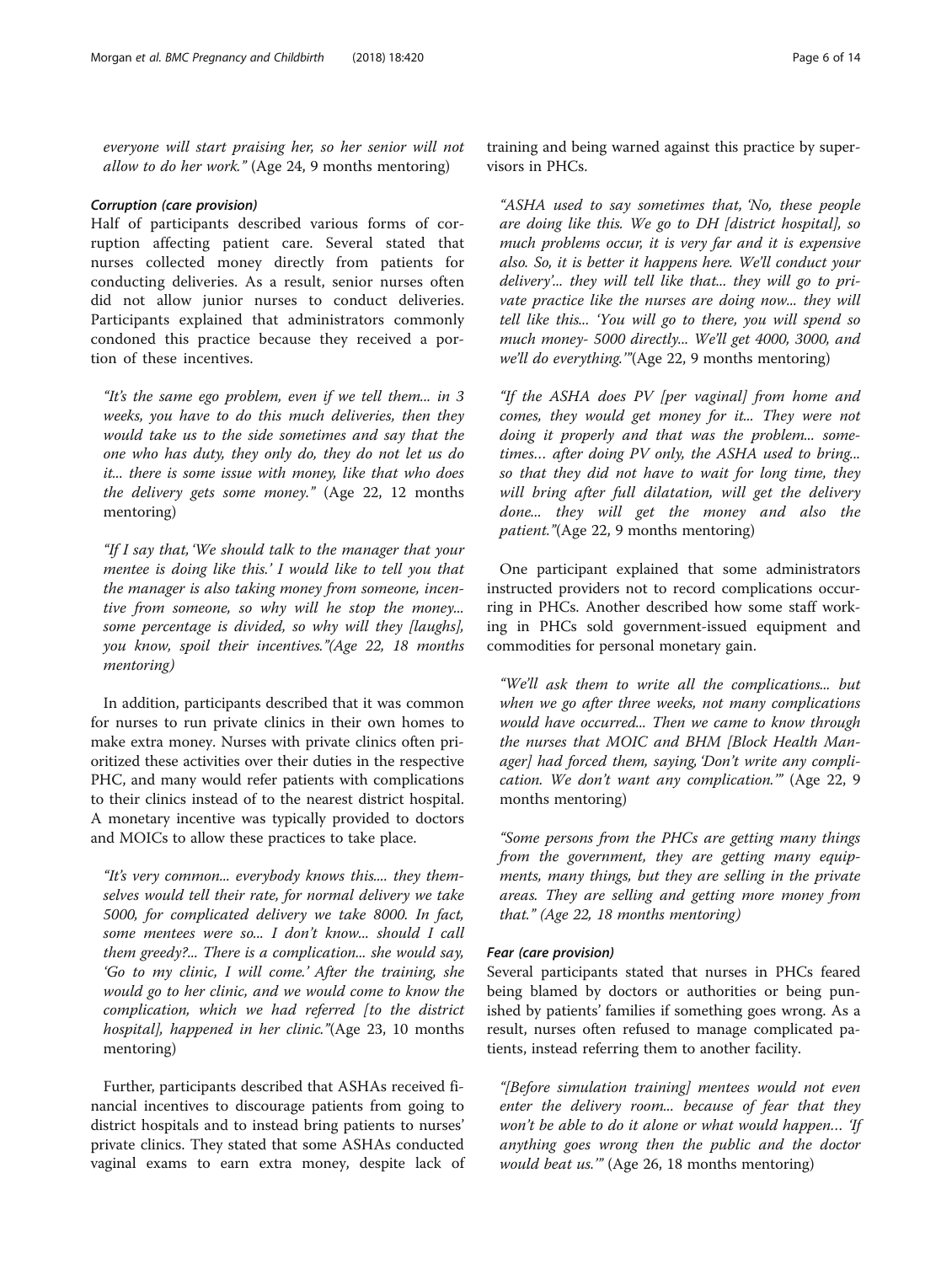"They are afraid in some at the higher authorities... and in some local peoples... they are fearing... because if anything happens to the patient, they kill that nurse... In Bihar, many PHCs [are] like that... If complicated cases come, they are not managed." (Age 33, 18 months mentoring)

### Cultural issues (care provision and mentorship)

Participants described an overall lack of awareness about the value of medical care during childbirth in Bihar. In addition, misconceptions surrounding the use of intrauterine contraceptive devices (IUCD) were prevalent in local communities.

"People from Bihar itself, not from anywhere... they are saying like, 'Everyone, dogs, cows are giving birth so, yes, human beings are also giving birth, there is not much to think so much to have a tension so much... We don't need all these things." (Age 22, 18 months mentoring)

"Even if one [woman with IUCD] has bleeding, now then, the whole village would come to know and it would become taboo… that IUCD would lead to bleeding, then cancer, this and that, even now people say the same thing, 'No, no, no, we don't want to put anything inside... cancer would happen'... We would give counseling you know, we would concentrate much on pre-counseling, post-counseling, then we made it as a routine after patient delivered, but still that taboo… exactly because this thing was spread in their village, that it would lead to cancer, there would be more bleeding, they can't have child, can't have boy child, womb would turn." (Age 23, 10 months mentoring)

In addition, participants stated that preference for male children was common in Bihar. This led to neglect of female newborns, with some families threatening or even abusing nurses who attempted to resuscitate them.

"We have got abused while resuscitating a female baby… 'Why do you want to give life to her?... Before we have three baby, four baby, all the four are females, and now which delivery took place, even that is female... These people who have come from outside- because of them, this happened... That sister, if she would have conducted the delivery, we would have got a male'... So, we faced all this." (Age 23, 10 months mentoring)

Participants also discussed several cultural barriers to simulation-enhanced mentorship. They explained that, among local communities, belief that male doctors are not allowed in the labor room was widespread. As a result, some mentees felt ashamed or uncomfortable acting as patients in simulations when male staff were present. For religious reasons, some mentees refused to lie on the labor table during simulations and others were reluctant to enter the labor room. One participant described a situation where a mentee had psychosomatic symptoms after acting as the patient in a PPH simulation, which was perceived as a bad omen by fellow mentees.

"Sometimes they have rituals… Once, one mentee… it was a PPH scenario and there was bleeding, it was the artificial blood. After going home, she started having some problems like headache and knee pain… she became very scared that, 'No, today in the PPH [simulation], I bled so much. Because of that, I had so much problem at home.' So, all the mentees started having this thought… that this is a bad omen. With lots of difficulty we explained to them… after that, for two days, we only acted as patients then we told them, 'Sister, it is nothing, you see, do and see. Nothing happened to us.'" (Age 24, 9 months mentoring)

# Low baseline skill level (care provision and mentorship)

Participants explained that low baseline skill level among mentees, coupled with longstanding use of non-evidencebased practices, posed barriers to both care provision and mentorship.

"Yes, actually really it's very bad things. The practices they are using... to initiate cry in baby... They are applying oil and tapping." (Age 24, 18 months mentoring)

"The problem is with the malpractices they follow from the last 20 years... they have learned some wrong practices, and society has given them a good name." (Age 24, 9 months mentoring)

# Resistance to change (mentorship)

Finally, participants described how resistance to change made mentorship challenging, especially at the beginning. In some cases, mentees refused to participate in training sessions due to arrogance and disinterest.

"One of our facilities... it was one of our worst facilities actually... because the mentees, the administration, all were very rigid... rigid as in their behavior, in the system they didn't want to change. In everything, there was an excuse." (Age 23, 10 months mentoring)

"[Mentees] would be sitting around saying, 'It is not our duty hours, so why should we work?' At the beginning, they used to think like that only… Some of them did not change at all... like, 'I know everything, I don't need to learn.'" (Age 22, 9 months mentoring)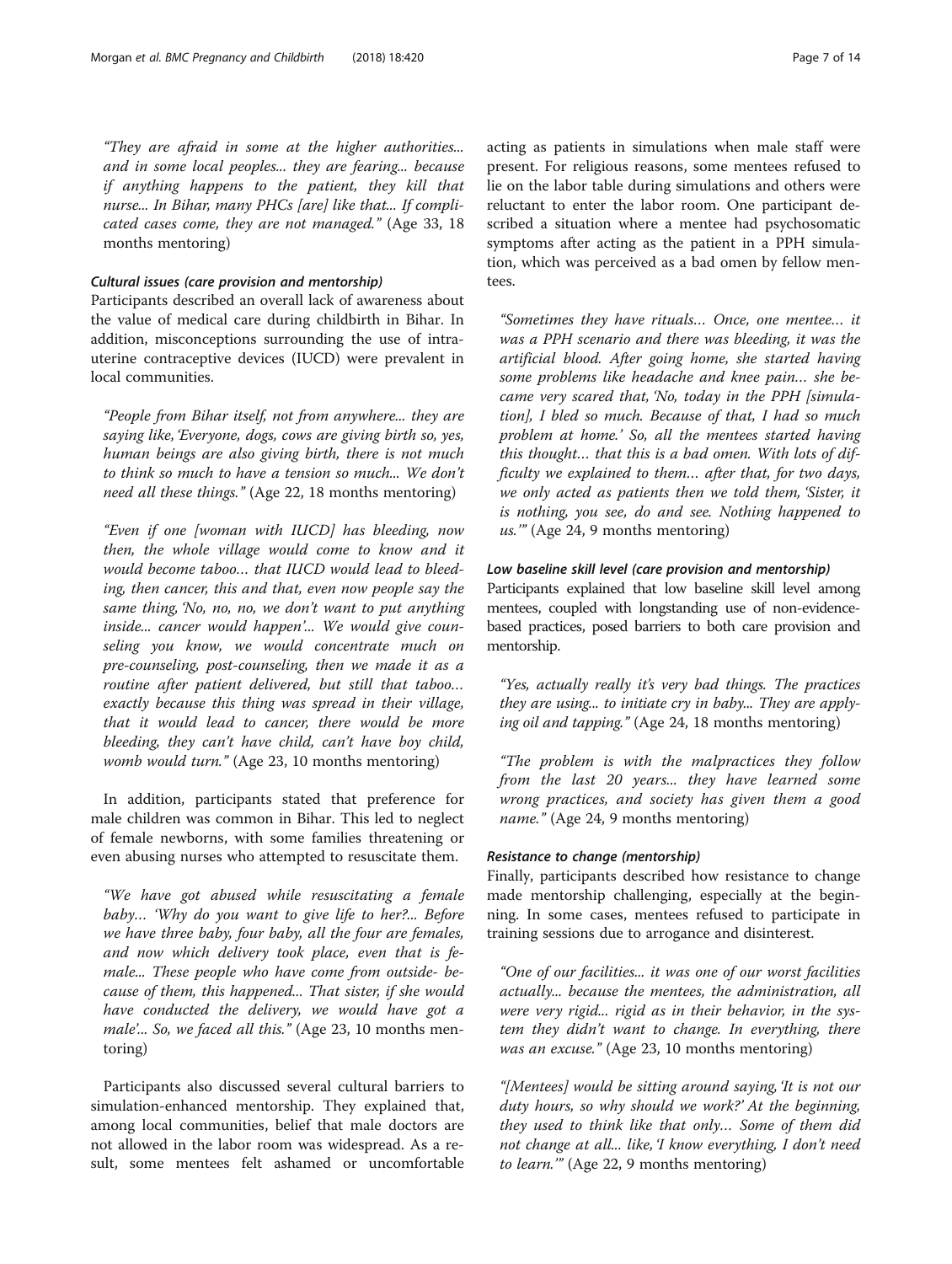### Facilitators

## Improved skills and confidence through training (care provision and mentorship)

All participants agreed that training and mentorship improved providers' skills and confidence, particularly with regard to managing common obstetric and neonatal complications, and that this was a key facilitator of evidence-based care provision and successful mentorship.

"The first time they [mentees] were going [into the] labor room... they will say, 'I can't do delivery... never I would I have been doing,' and now they are calling us, they are managing PPH, they are managing pre-eclampsia, they are managing eclampsia, they are managing birth asphyxia." (Age 22, 18 months mentoring)

"A lot of changes have occurred in their knowledge and their practices. Earlier, in the beginning, mentees used to be a lot behind, they used to feel scared that, 'We can't do this, we can't do this'... I mean they were scared to talk to MOIC... 'Sir, how will we refer this patient?' or 'How will we do?'... they started doing everything by themselves very well… everything!" (Age 22, 9 months mentoring)

"[Previously] they are not bothering about the patient is bleeding or baby is not crying, anything they are not taking it serious[ly] because they are telling, 'It's luck, it's her luck or the baby's luck, he is going, he is not alive, so what to do with them'... But after that, we have seen that they have managed... complications about birth asphyxia, meconium or PPH." (Age 24, 10 months mentoring)

All participants agreed that simulation was a valuable aspect of training, particularly for teaching mentees how to manage complications seen less frequently in PHCs, such as shoulder dystocia and pre-eclampsia. The majority of participants felt that simulation was more effective than other training methods; however, they stressed the importance of providing lectures and skills stations to improve understanding of new content areas prior to conducting simulations in those areas.

"Simulations… I think this is a very great idea... teaching somebody who has experience of 25 to 30 years and now we have to change his practice… After doing simulation, they'll [mentees] learn how we are doing and what else we can do... Because if we are teaching them like, 'You have to do this, this, and this', they'll not understand, they'll not even do that thing. But after doing simulation, they'll remember all we have done… so we have to do these things in real life also." (Age 23, 11 months mentoring)

"I'll frankly say, after the lunch, my mentees will sleep for classroom training... But when we do the simulation, they [say], 'Oh my god! What scenario will she give? What scenario?'... their mind starts working." (Age 22, 18 months mentoring)

"In college, we used to read from books and, by reading, we would learn something and forget something. But here practically when we did things… we understood it deep, as in what it is. I didn't have to open [a] book and read… to learn why is it like this, practically we did and the concept got cleared… I think simulation is better than anything because theory, anything would not go in their mind." (Age 23, 9 months mentoring)

Nearly all participants felt that doctors should also participate in training in order to ensure they are aware of current, evidence-based guidelines for obstetric and neonatal care. One explained that doctors in some PHCs participated in a clinical guidelines workshop that was very helpful because, after the workshop, doctors started listening to the nurses and asking questions.

"When we ask[ed] them something or had to refer, then they [doctors] used to tell by themselves that, 'No, no, we should not do this.' For example, like when there is an asphyxiated baby, they say, 'There is no role for dexamethasone here'... And that oxytocin should not be given before. In the beginning… they used to order to give misoprostol and methergin after every delivery. After that, they came to know and they used to say, 'No, no, there is no role of that and we should give only oxytocin.'" (Age 22, 9 months mentoring)

In addition, several participants felt that nurses who are not participating in the mentoring program should be included in training when possible. Related suggestions included pairing mentees with non-mentee nurses during work shifts and incorporating a short training session for both at the beginning of the mentoring period to cover basic skills, such as measuring vital signs and using a partograph.

# Refresher training and increased training frequency (care provision and mentorship)

One-quarter of participants recommended refresher training and increased training frequency to improve both care provision and mentorship, explaining that mentees commonly forgot what they had previously learned following the three-week gaps between monthly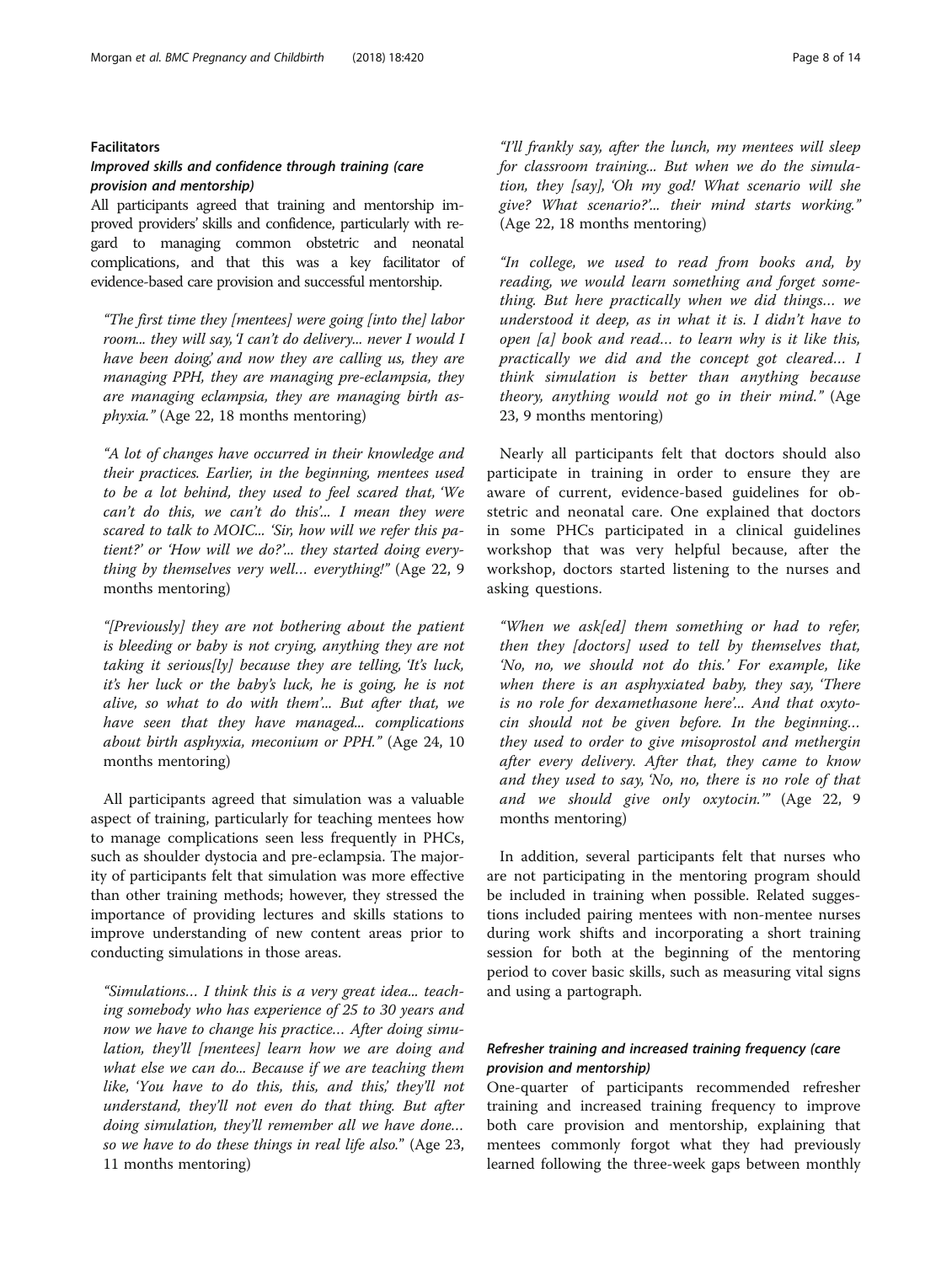# mentoring visits.

"They [mentees] say, 'Sister, if this... training is done again or revision is done, then we will completely remember it.' So, I asked that [mentee], 'What happened now?' Then she said... 'Sister, you have taught us pulse or anything, but if we do not know the basic then what do we do?' One mentee even said that, 'It was 30 years already and I still did not know how to measure BP [blood pressure].... I used to feel very ashamed, but due to this training, I learned many basic things that I used to feel shy about to do.'" (Age 24, 9 months mentoring)

"When we leave one facility and go to the other and go back to that facility after three weeks, then some changes happen again. If the gap is reduced, then it will be so much better... because some changes start occurring during the week, but after that the training gets completed, and then they forget those things in the three-week gap. Then again, after three weeks, we have to start from bringing about new changes." (Age 26, 18 months mentoring)

One mentor discussed use of unplanned follow-up visits during non-mentoring weeks to motivate mentees who were not practicing, additionally noting the value of employing a combination of strictness and kindness to promote behavior change.

"We used to go see what is happening... We thought that no follow up was happening at night of the third week, so they used to go at any time be it night, morning, or evening and they got used to it that people will come for visit at any time and if something is not done, they would be scolded… We had to be strict with them because, with love, we could only change the behaviors... We decided that I would be strict one and sister the loving one... so that they could share their problem with her... and I am strict, so they would be a little scared… At least they should be scared of one and other one should be good." (Age 22, 9 months mentoring)

# Establishment of strong mentor-mentee relationships (care provision and mentorship)

Almost half of participants discussed the value of establishing strong relationships, based upon mutual respect and trust, with mentees. Role modeling and companionship were also seen as key components in building such relationships.

"When we were given the ToT [training of trainers], then we were told that we have to maintain good relationship no matter how because, if it is maintained, then only they would listen to you... In the first week, any of the days, we used to do cleaning, organizing, and seeing this, that the mentors are doing it even though they come and go in big cars, means in spite of being in a better position they are doing it, then we should also be doing it... We all used to eat together, feed each other, we never thought anything otherwise." (Age 22, 9 months mentoring)

Participants also described the importance of being approachable and promoting open communication with mentees.

"They [mentees] used to call us ma'am, actually, in starting but later we told them no use of this ma'am and all because we are really a facilitator, not a teacher... so that whatever doubts and whatever they have, they can come to us." (Age 24, 12 months mentoring)

"In the beginning, it took a lot of time to develop a relationship… then after that, so much more… They [mentees] started sharing everything with us like, 'All these things are happening here'… and if there was any complication in the night, also, they used to call us freely that, 'Sister, there is a case like this, what should we do?"" (Age 22, 9 months mentoring)

## Administrative support (care provision)

Nearly three-quarters of participants discussed the importance of administrative support for improved care provision, particularly with regard to repair of broken equipment and replenishment of out-of-stock supplies and medications. One mentor recommended assigning experienced administrators to cover PHCs whose staff had not yet received mentoring.

"We used to tell our district manager to come in this QI [quality improvement] meeting, as the gaps were more... the district manager was also not taking things seriously... When the feedback started going, then everyone started taking things seriously... When the QI meeting was there, then the MOIC felt guilty that in his PHC things were not available." (Age 22, 9 months mentoring)

# Nursing supervision and feedback (care provision)

Several participants discussed the importance of nursing supervision and provision of performance feedback by local governmental employees, particularly during non-mentoring weeks (when mentors were not present), to encourage mentees to practice newly learned skills.

"They [mentees] will practice during the mentoring week, but during the non-mentoring week, they will not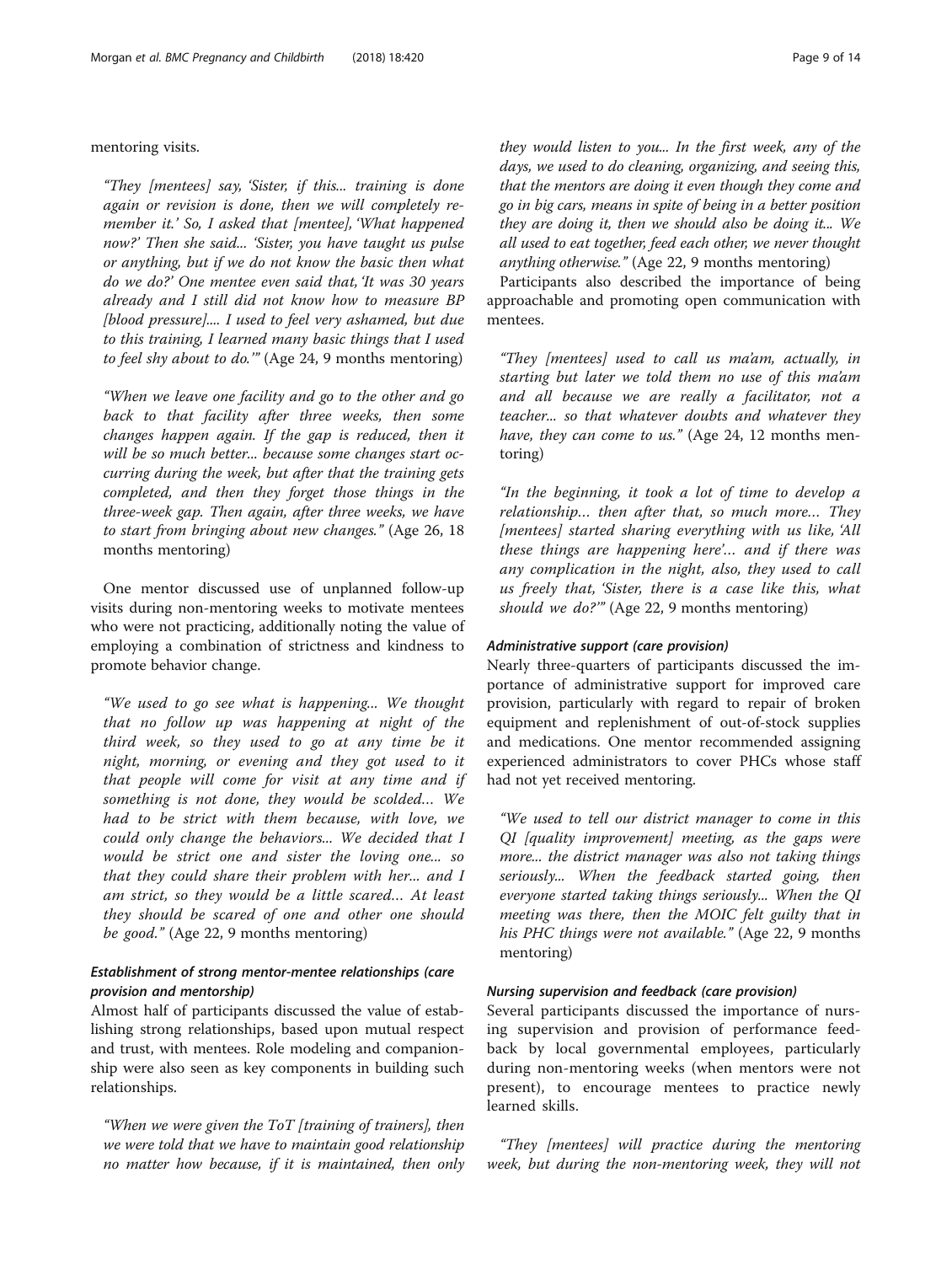practice until their own superiors create pressure... One thing is there should be some pressure from the administrative level. That does not happen. So, I mean, only dur-

ing the mentoring week, they learn well, they understand well at that time itself. But later when we come again, we had to revise the same chapter again." (Age 24, 9 months mentoring)

One participant suggested appointing the most skilled and knowledgeable mentee at each PHC to serve as leaders, supervising other mentees and providing feedback to program staff.

"The best mentee should be made the leader, so that they can supervise and should report what is not going on... this can help in sustaining [the effects of training]." (Age 26, 18 months mentoring)

### **Discussion**

This study has demonstrated that there are a wide variety of barriers and facilitators to the provision of high quality obstetric and neonatal emergency care and to the implementation of simulation-enhanced mentorship in PHCs in Bihar, many of which are interdependent. Many of the barriers were related to the broader systemic context, and thus not directly addressed by the mentoring program. Others were related to the working culture in PHCs and providers' knowledge, skills, and practices, which may be affected by simulation-enhanced mentorship.

### Barriers

Shortages of physical and human resources, coupled with high patient volume in PHCs, posed significant barriers to both care provision and mentorship. Similar re-source constraints have been reported globally [\[32](#page-12-0), [33](#page-12-0)] and in Bihar [\[24](#page-12-0), [34\]](#page-12-0). Despite establishment of 1,045 new institutions offering GNM courses and 1,362 new institutions offering ANM courses across India between 2009 and 2015 [[35,](#page-12-0) [36\]](#page-12-0), estimates suggested shortages of approximately 1.3 million GNMs (178%) and 670,000 ANMs (185%) in 2015 [[37\]](#page-12-0). Improved utilization of ASHAs and Ayurvedic, Yoga and Naturopathy, Unani, Siddha and Homoeopathy doctors may help relieve this burden by providing basic healthcare services, particularly at the community level [[38\]](#page-12-0). Barriers related to doctor-nurse and nurse-nurse hierarchy were also prevalent in PHCs. Problems with doctors stemmed from disrespect, disagreement regarding clinical guidelines, and poor sense of responsibility for patient care; whereas among nurses, differences in age, seniority, or nursing qualifications were commonly implicated. Other studies have similarly noted hierarchical issues affecting the quality of healthcare in India [[39](#page-12-0), [40](#page-12-0)]. In this program, the fact that the mentors were young, with limited clinical and teaching experience, was an important limitation to their ability to effectively mentor.

Various forms of corruption affecting care provision were identified, including side payments for doctors and nurses and financial incentives for ASHAs. Corruption in healthcare has been recognized as a common problem in India [\[41](#page-12-0)–[43](#page-12-0)]. Several reports have acknowledged corruption, primarily in the form of providers demanding side payments from patients, as a barrier to the success of the JSY and JSSK programs [[44](#page-12-0)–[46](#page-12-0)]. Such practices not only have negative financial consequences for patients; they may also hinder appropriate management and referral of patients with complications. Fear of blame and physical assault in response to poor outcomes was another significant barrier to care provision, leading providers to frequently refer complicated cases. Violence against providers has been increasing globally, due to mistrust of the medical profession, corruption and lack of faith in the judicial system, rising cost of healthcare, and insufficient security in many facilities [[47](#page-12-0)–[51\]](#page-12-0). In India, additional causes include low health literacy, poor quality of service, and widespread belief that patients' families may perpetrate violence with impunity [[49](#page-12-0)–[51](#page-12-0)]. These factors create an environment where providers are disinclined to communicate details about medical emergencies to patients and their families, leading to a sense of perceived neglect that may trigger violence. A training or mentorship program that focuses on empathy and effective communication with patients may help to address this systemic issue [[49,](#page-12-0) [50\]](#page-12-0). The next iteration of the PRONTO simulation curriculum in Bihar has been adapted accordingly.

Lack of awareness about the value of medical care during childbirth was found to be common in Bihar. A related study similarly identified that prevalent perception of childbirth as a 'natural event,' which does not require healthcare, was a key factor impeding the uptake of JSY services in other high-focus states [\[46\]](#page-12-0). Preference for male infants was another cultural barrier, which frequently led to neglectful care of female newborns. Recent demographic data supports this finding, additionally determining that sex-selective abortion is common in Bihar [[12](#page-12-0)]. Finally, this study identified widespread misconceptions regarding use of IUCDs, including beliefs that they cause irregular bleeding, cancer, and infertility. Similar findings have been reported elsewhere in India [[52](#page-12-0)]. In 2016, the contraceptive prevalence rate in Bihar was 24%, compared to 54% nationally, and the rate of IUCD use was 0.5%, compared to 1.5% nationally [[11](#page-12-0), [12\]](#page-12-0). A study in Bihar found that lack of trained providers, community awareness, and accessibility to quality services were the main causes for low acceptance of IUCDs, and suggested that mobile family planning units with trained and skilled providers may promote use in remote areas [[53](#page-12-0)].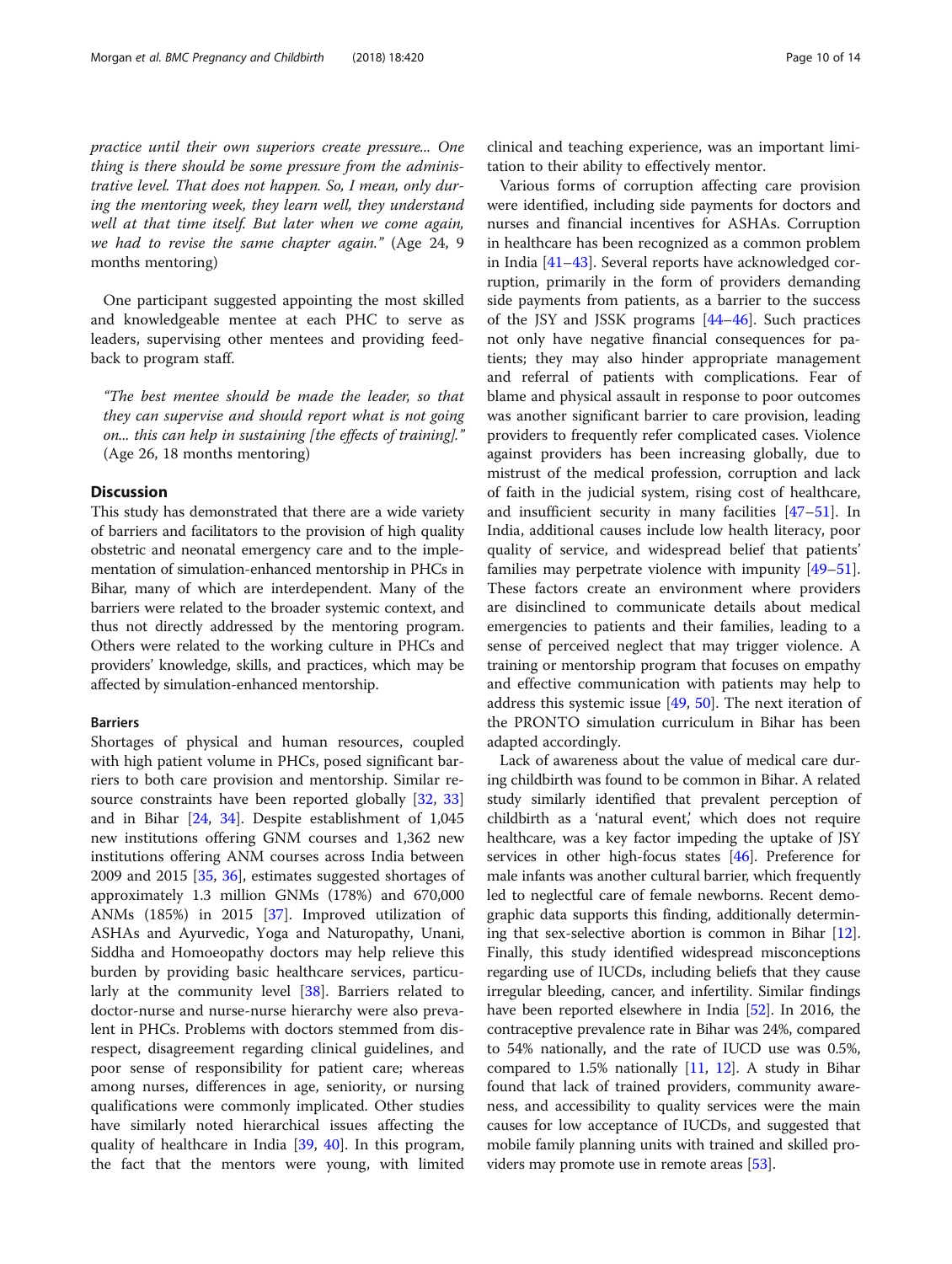# Facilitators

Improved skills and confidence, inclusion of doctors in training, and increased training frequency were seen as key facilitators of evidence-based care provision and successful mentorship. A study in India found that a 16-week training program for medical officers increased the proportion of trainees performing basic emergency obstetric care [[54\]](#page-12-0). Comparable findings have also been seen in other programs focusing on obstetric and neonatal provider training in low-resource settings, including Making it Happen [[55\]](#page-12-0), Helping Babies Breathe (HBB) [\[56](#page-12-0), [57](#page-13-0)], and the Dakshata Initiative [[58](#page-13-0)]. Unlike AMANAT, these programs were much shorter in duration (1-2 days), utilized mannequins (as opposed to patient actors), and were generally conducted outside trainees' usual workplaces. A study of HBB training in Tanzania found that the pass percentage for knowledge tests decreased from 89% to 69% eight weeks after initial training, improving to 90% following refresher training [[56\]](#page-12-0). A more recent study of HBB in India and Kenya found that the successful completion rate for skills evaluations decreased from 99% to 81% seven months after initial training [\[57](#page-13-0)]. Similarly, participants in this study felt that knowledge and skills declined between monthly visits, and increased training frequency and refresher training were recommended. A nurse mentoring study in Uganda also noted the value of refresher training [\[59](#page-13-0)]. A study in Indonesia found that peer review and follow-up training led to enhanced consolidation of provider knowledge and skills [[60\]](#page-13-0).

Establishment of strong mentor-mentee relationships was identified as a key facilitator of mentorship, encouraging mutual respect, trust, and self-reflection among mentees. Role modeling, approachability, and open communication were seen as vital aspects of this relationship. A study in the U.S. similarly identified open communication and accessibility; mutual respect and trust; goals and challenges; passion and inspiration; caring personal relationship; knowledge exchange; independence and collaboration; and role modeling as central components of an effective mentoring relationship [[61](#page-13-0)]. The aforementioned Ugandan study also noted the importance of role modeling, approachability, and establishing rapport [[59](#page-13-0)]. As shown in this study, this can be challenging if there are significant gaps in age and experience between mentors and mentees.

Administrative support was an additional facilitator of care provision, particularly with regard to achieving sustainable improvements. Panda and Thakur similarly suggested that management practices, including decision making norms, knowledge, and experience of administrators, are critical to ensure the successful delivery of public health services in India [\[62](#page-13-0)]. Finally, nursing supervision and feedback were identified as additional facilitators of mentoring. In Tanzania, a study suggested identifying champion mentees at each site to receive additional and continued distance mentorship, who could provide refresher trainings and assist with follow-up [\[63](#page-13-0)]. Similarly, one participant in this study recommended appointing lead mentees at each site to supervise other nurses and provide programmatic feedback. Routine maternal and perinatal mortality audits, including consistent cause of death classification and use of best practice guidelines to monitor performance, have also been shown to promote improved care at the facility level in low-resource settings [[64\]](#page-13-0).

# Limitations

This study has several limitations. Participants had experience mentoring in PHCs during the AMANAT program, but had not served as primary providers in PHCs; thus, any preconceptions they had about Bihar could have introduced information bias. However, all participants had at least 9 months of mentoring experience in four or more PHCs. Further, two participants were from Bihar and their responses were not notably different compared to those from other states. Feedback regarding the mentoring program was not obtained from government officials or doctors working in PHCs; however, interviews were conducted with nurse mentees. These findings will be presented in a future manuscript. As the interviewers were members of the PRONTO team who were involved in training mentors, respondents may have provided answers to please the interviewers. To increase content validity, a local Hindi interviewer was present at all interviews and participants were ensured their responses were completely confidential in nature.

### Overall recommendations

Many of the identified obstacles were interdependent, affecting both care provision and mentorship, including those related to human resources, hierarchy, cultural beliefs, and provider practices and behaviors. These factors are particularly important to recognize and to address when possible, as they negatively affect both the quality of facility-based care and the impact of mentorship. Simulation-enhanced mentoring programs may be contextually tailored to address key barriers beyond deficiencies in providers' knowledge and skills, notably hierarchical issues in facilities, violence against providers, and cultural taboos regarding provision of delivery care by male doctors. This suggests that simulation-enhanced mentoring is an appropriate training model to improve obstetric and neonatal care at primary care facilities in Bihar.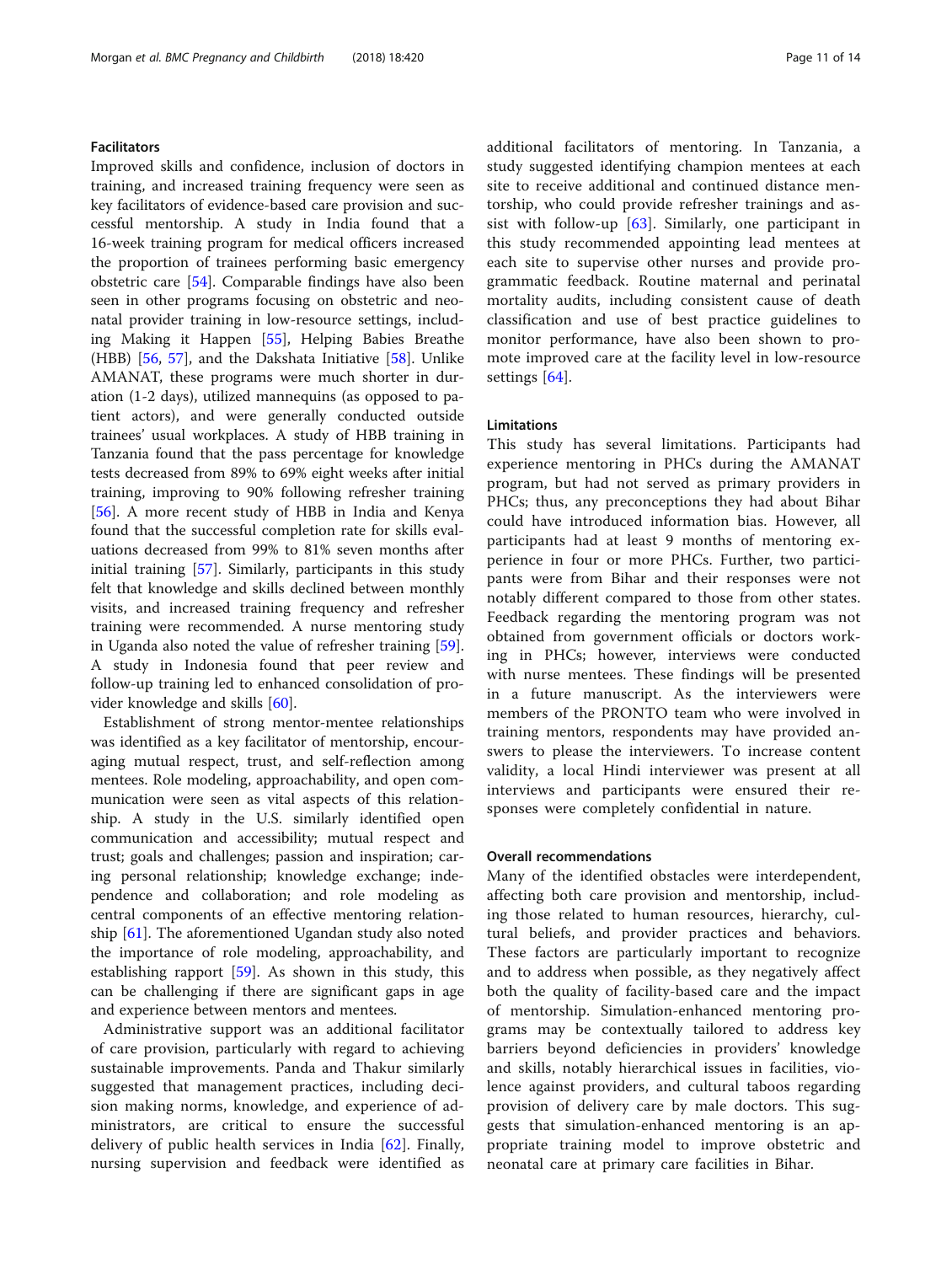# <span id="page-11-0"></span>Conclusions

This study has identified numerous barriers and enablers to the provision of obstetric and neonatal emergency care and to the implementation of simulation-enhanced mentorship in Bihar. The mentoring program was not designed to address some obstacles, including resource shortages, facility infrastructure, corruption, and cultural norms, as these require government support, community awareness, and other systemic changes. Mentoring programs may be adapted to address some aspects of care provision beyond provider knowledge and skills, notably hierarchy in facilities, violence against providers, and certain cultural taboos, while simultaneously building confidence in simulation training. An in-depth understanding of key barriers and facilitators is essential to enable the design of contextually-targeted interventions to improve survival among mothers and newborns in Bihar and elsewhere in India.

# Additional files

**[Additional file 1:](https://doi.org/10.1186/s12884-018-2059-8)** Districts in Bihar where interviews were conducted. This map shows the 11 districts throughout the state of Bihar where interviews were conducted. Source of map: [https://commons.wikimedia.org/wiki/](https://commons.wikimedia.org/wiki/File:Bihar_district_map.PNG) [File:Bihar\\_district\\_map.PNG](https://commons.wikimedia.org/wiki/File:Bihar_district_map.PNG). (TIFF 8968 kb)

[Additional file 2:](https://doi.org/10.1186/s12884-018-2059-8) Interview quide. This document includes the questions used during interviews with participating nurse mentors. (DOCX 91 kb)

[Additional file 3:](https://doi.org/10.1186/s12884-018-2059-8) Consolidated criteria for reporting qualitative research (COREQ): 32-item checklist. This document reports how this study addressed the items in the COREQ checklist. (DOCX 129 kb)

#### Abbreviations

AMANAT: Aapathekalin Matritva Aevum Naavjat Sishu Tatparta (Hindi for 'emergency obstetric and neonatal readiness'); ANM: Auxiliary Nurse Midwifery (degree); ASHA: Accredited Social Health Activist; BHM: Block Health Manager; BP: Blood pressure; GNM: General Nursing and Midwifery (degree); HBB: Helping Babies Breathe; IUCD: Intrauterine contraceptive device; JSSK: Janani Sishu Suraksha Karyakram; JSY: Janani Suraksha Yojana; MOIC: Medical Officer In-Charge; PHC: Primary health clinic; PPH: Postpartum hemorrhage; QI: Quality improvement; ToT: Training of trainers

#### Acknowledgements

Special thanks to the nurse mentors who participated in this study. We thank Praicey Thomas, Shravan Kumar, Swarna Yadav, Rebecka Thananki, and Rohit Srivastava for their work on this study.

#### Funding

This study was funded by the Bill and Melinda Gates Foundation. The sponsor was not involved in study design, data collection, analysis, data interpretation, or manuscript writing.

### Availability of data and materials

The transcripts generated and analyzed during the current study are not publicly available due to the fact that they contain potentially identifying personal information regarding the participants, but are available from the corresponding author on reasonable request.

#### Authors' contributions

MM conceptualized and designed the study, created the study tools, analyzed and interpreted the data, and wrote and revised the manuscript. JD assisted with study tool design, managed the study, assisted with data analysis and interpretation, and reviewed and edited the manuscript. AA

assisted with study tool design, conducted interviews, assisted with data analysis and interpretation, and reviewed and edited the manuscript. AC supervised PRONTO training, implemented the study, provided expert local opinion for study tool design and data analysis, and reviewed and edited the manuscript. TM managed the AMANAT program, supervised data collection, and reviewed and edited the manuscript. AD managed the AMANAT program, supervised data collection, and reviewed and edited the manuscript. DW is the principal investigator for the overarching evaluation of PRONTO training in Bihar and made significant contributions to all aspects of study design and manuscript preparation. All authors read and approved the final manuscript.

#### Ethics approval and consent to participate

Ethical approval was obtained from the Ethics Committees of the Ashirwad Hospital and Research Center, Ulhasnagar, India and the University of California, San Francisco (#14-15446). Written informed consent was obtained from all participants. Consent was also obtained to record interviews on audiotape.

#### Consent for publication

Not applicable.

#### Competing interests

DW is a founding member of PRONTO International and part of the Board of Directors. All other authors declare that they have no competing interests.

### Publisher's Note

Springer Nature remains neutral with regard to jurisdictional claims in published maps and institutional affiliations.

#### Author details

<sup>1</sup>Department of Pediatrics, University of California San Francisco, 550 16th Street, Box 1224, San Francisco, CA 94158, USA. <sup>2</sup>Institute for Global Health Sciences, University of California San Francisco, 550 16th Street, Box 1224, San Francisco, CA 94158, USA. <sup>3</sup>Maternal, Adolescent, Reproductive, and Child Health Centre, London School of Hygiene & Tropical Medicine, Keppel Street, London WC1E 7HT, UK. <sup>4</sup>Pronto International, 5419 Greenwood Avenue North, Seattle, WA 98103, USA. <sup>5</sup>Médecins Sans Frontières, Nou de la Rambla 26, 08001 Barcelona, Spain. <sup>6</sup>Pronto International; State RMNCH+A Unit, C-16 Krishi Nagar, A.G. Colony, Patna, Bihar 80002, India. <sup>7</sup>CARE India, 14 Patliputra Colony, Patna, Bihar 800013, India. <sup>8</sup>Department of Obstetrics, Gynecology, and Reproductive Sciences, University of California San Francisco, 1001 Potrero Ave, San Francisco, CA 94110, USA.

### Received: 22 June 2018 Accepted: 15 October 2018 Published online: 25 October 2018

#### References

- 1. Kassebaum NJ, Barber RM, Bhutta ZA, Dandona L, Gething PW, Hay SI, et al. Global, regional, and national levels of maternal mortality, 1990–2015: a systematic analysis for the Global Burden of Disease Study 2015. Lancet. 2016;388:1775–812.
- 2. Liu L, Oza S, Hogan D, Chu Y, Perin J, Zhu J, et al. Global, regional, and national causes of under-5 mortality in 2000–15: an updated systematic analysis with implications for the Sustainable Development Goals. Lancet. 2016;388:3027–35.
- 3. Lawn JE, Blencowe H, Waiswa P, Amouzou A, Mathers C, Hogan D, et al. Ending preventable stillbirths: rates, risk factors, and acceleration towards 2030. Lancet. 2016;387:587–603.
- 4. Lawn JE, Blencowe H, Oza S, You D, Lee ACC, Waiswa P, et al. Progress, priorities, and potential beyond survival. Lancet. 2014;384:189–205.
- World Health Organization. Maternal mortality: fact sheet. 2016. [http://www.](http://www.who.int/mediacentre/factsheets/fs348/en/) [who.int/mediacentre/factsheets/fs348/en/](http://www.who.int/mediacentre/factsheets/fs348/en/). Accessed 2018 Apr 28.
- 6. United Nations Population Fund, International Confederation of Midwives, World Health Organization. The State of the World's Midwifery: A Universal Pathway. A Woman's Right to Health. 2014. [https://www.unfpa.org/sites/](https://www.unfpa.org/sites/default/files/pub-pdf/EN_SoWMy2014_complete.pdf) [default/files/pub-pdf/EN\\_SoWMy2014\\_complete.pdf](https://www.unfpa.org/sites/default/files/pub-pdf/EN_SoWMy2014_complete.pdf). Accessed 2017 Nov 11.
- 7. Office of the Registrar General & Census Commissioner. Fact Sheet: Bihar. Annual Health Survey 2012-13. New Delhi; 2013. [http://www.censusindia.](http://www.censusindia.gov.in/vital_statistics/AHSBulletins/AHS_Factsheets_2012-13/FACTSHEET-Bihar.pdf) [gov.in/vital\\_statistics/AHSBulletins/AHS\\_Factsheets\\_2012-13/FACTSHEET-](http://www.censusindia.gov.in/vital_statistics/AHSBulletins/AHS_Factsheets_2012-13/FACTSHEET-Bihar.pdf)[Bihar.pdf.](http://www.censusindia.gov.in/vital_statistics/AHSBulletins/AHS_Factsheets_2012-13/FACTSHEET-Bihar.pdf) Accessed 2017 Nov 11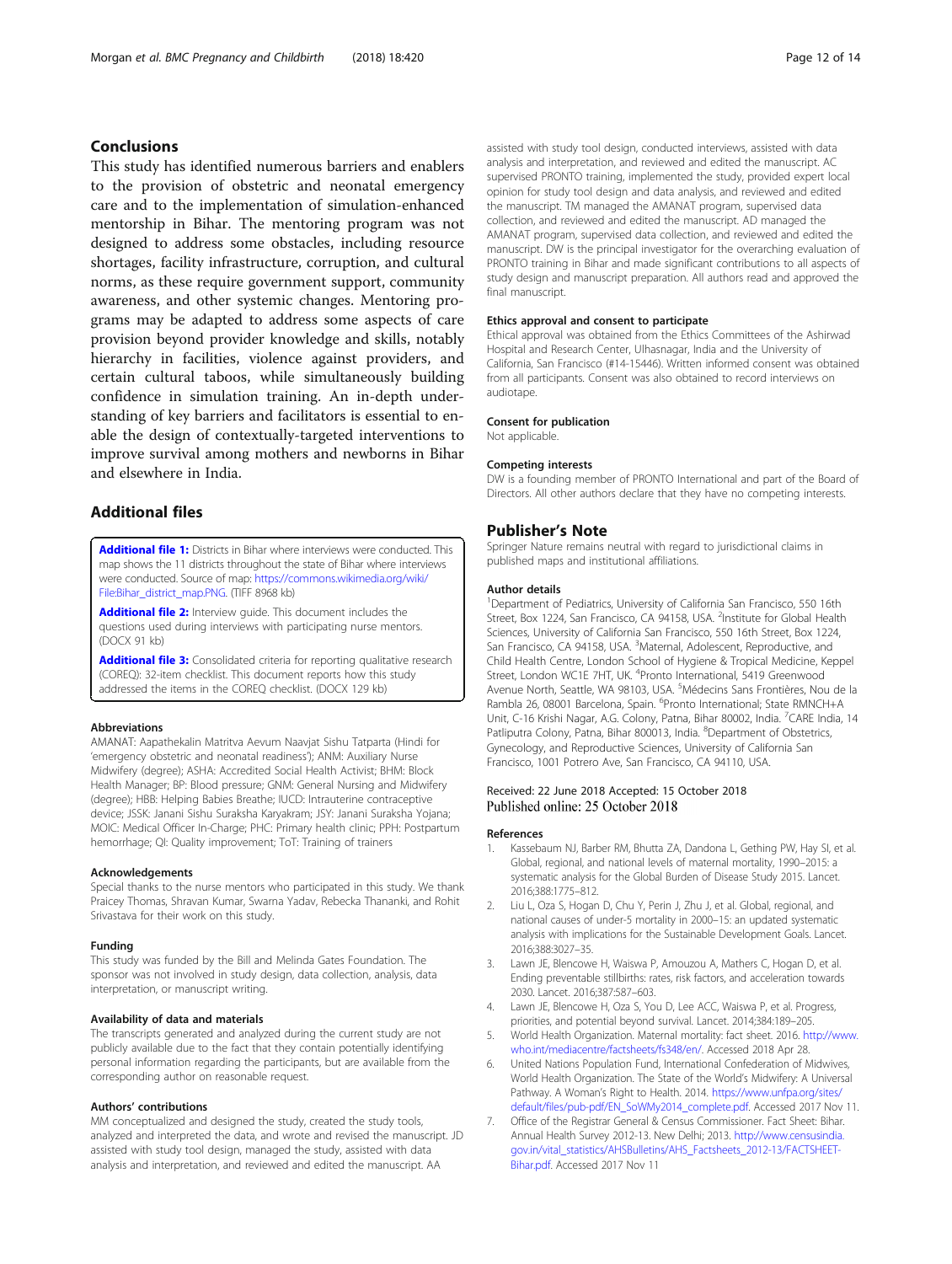- <span id="page-12-0"></span>8. Ministry of Health & Family Welfare. Janani Suraksha Yojana: Guidelines for Implementation. 2015. [http://www.ilo.org/dyn/travail/docs/683/](http://www.ilo.org/dyn/travail/docs/683/JananiSurakshaYojanaGuidelines/MinistryofHealthandFamilyWelfare.pdf) [JananiSurakshaYojanaGuidelines/MinistryofHealthandFamilyWelfare.pdf.](http://www.ilo.org/dyn/travail/docs/683/JananiSurakshaYojanaGuidelines/MinistryofHealthandFamilyWelfare.pdf) Accessed 2018 Apr 28.
- 9. Ministry of Health and Family Welfare. Guidelines for Janani Sishu Suraksha Karyakram (JSSK). [https://www.nhp.gov.in/janani-shishu-suraksha](https://www.nhp.gov.in/janani-shishu-suraksha-karyakaram-jssk_pg)[karyakaram-jssk\\_pg](https://www.nhp.gov.in/janani-shishu-suraksha-karyakaram-jssk_pg). Accessed 2018 Apr 28.
- 10. Oxford Poverty & Human Development Initiative. Multidimensional Poverty Index 2016 Highlights ~ South Asia. Oxford, UK; 2016. [https://www.ophi.org.](https://www.ophi.org.uk/wp-content/uploads/MPI2015-SOUTH-ASIA-HIGHLIGHTS_June.pdf) [uk/wp-content/uploads/MPI2015-SOUTH-ASIA-HIGHLIGHTS\\_June.pdf.](https://www.ophi.org.uk/wp-content/uploads/MPI2015-SOUTH-ASIA-HIGHLIGHTS_June.pdf) Accessed 2017 Nov 8
- 11. Ministry of Health and Family Welfare, International Institute for Population Sciences. National Family Health Survey (NFHS-4), 2015-16: India Fact Sheet. Mumbai; 2017. [http://rchiips.org/NFHS/pdf/NFHS4/India.pdf.](http://rchiips.org/NFHS/pdf/NFHS4/India.pdf) Accessed 2018 Mar 23
- 12. Ministry of Health and Family Welfare, International Institute for Population Sciences. National Family Health Survey (NFHS-4), India, 2015-16: Bihar. Mumbai; 2017. <https://dhsprogram.com/pubs/pdf/FR338/FR338.BR.pdf>. Accessed 2018 Mar 23
- 13. Powell-Jackson T, Mazumdar S, Mills A. Financial incentives in health: New evidence from India's Janani Suraksha Yojana. J Health Econ. 2015; 43:154–69.
- 14. Ng M, Misra A, Diwan V, Agnani M, Levin-Rector A, De Costa A. An assessment of the impact of the JSY cash transfer program on maternal mortality reduction in Madhya Pradesh. India. Glob Health Action. 2014;7:24939.
- Randive B, Diwan V, De Costa A. India's Conditional Cash Transfer Programme (the JSY) to Promote Institutional Birth: Is There an Association between Institutional Birth Proportion and Maternal Mortality? PLoS One. 2013;8:e67452.
- 16. Das A, Rao D, Hagopian A. India's Janani Suraksha Yojana: Further review needed. Lancet. 2011;377:295–6.
- 17. Das A, Nawal D, Singh MK, Karthick M, Pahwa P, Shah MB, et al. Impact of a Nursing Skill-Improvement Intervention on Newborn-Specific Delivery Practices: An Experience from Bihar, India Birth. 2016;43:328–35.
- 18. Das A, Nawal D, Singh MK, Karthick M, Pahwa P, Shah MB, et al. Evaluation of the mobile nurse training (MNT) intervention - a step towards improvement in intrapartum practices in Bihar. India BMC Preg Childbirth. 2017;17:266.
- 19. Walker DM, Cohen SR, Estrada F, Monterroso ME, Jenny A, Fritz J, et al. PRONTO training for obstetric and neonatal emergencies in Mexico. Int J Gynaecol Obs. 2012;116:128–33.
- 20. Walker D, Fritz J, Olvera M, Lamadrid H, Cohen S, Fahey J. PRONTO Low-Tech Obstetric Simulation and Team Training in Mexico Improves Patient Outcomes, and Evidence-Based Care at Birth. Obs Gynecol. 2014;123(Suppl 1):S176–7.
- 21. Vail B, Spindler H, Morgan MC, Cohen SR, Christmas A, Sah P, et al. Care of the mother-infant dyad: a novel approach to neonatal resuscitation simulation training in Bihar. India BMC Preg Childbirth. 2017;17:252.
- 22. Dickson KE, Simen-Kapeu A, Kinney MV, Huicho L, Vesel L, Lackritz E, et al. Every Newborn: Health-systems bottlenecks and strategies to accelerate scale-up in countries. Lancet. 2014;384:438–54.
- 23. United Nations Inter-agency Group for Child Mortality Estimation. Levels and Trends in Child Mortality: Report 2017. New York; 2017. http://www. childmortality.org/files\_v21/download/IGME report 2017 child mortality final. pdf. Accessed 2018 Mar 24
- 24. Ministry of Health and Family Welfare. Rural health statistics in India 2016. 2016. [https://data.gov.in/catalog/rural-health-statistics-2016.](https://data.gov.in/catalog/rural-health-statistics-2016) Accessed 2018 Mar 13.
- 25. Indian Nursing Council. Types of nursing programs. [http://www.](http://www.indiannursingcouncil.org/nursing-programs.asp?show=prog-type) [indiannursingcouncil.org/nursing-programs.asp?show=prog-type](http://www.indiannursingcouncil.org/nursing-programs.asp?show=prog-type). Accessed 2018 Mar 20.
- 26. Green J, Thorogood N. Qualitative Methods for Health Research. 3rd ed. London: SAGE; 2014.
- 27. Regmi K. Understanding the Processes of Translation and Transliteration in Qualitative Research. Int J Qual Methods. 2010;9:16–26.
- 28. Poland BD. Transcription Quality as an Aspect of Rigor in Qualitative Research. Qual Inq. 1995;1:290–310.
- 29. Keenan KF, Van Teijlingen E, Pitchforth E. The analysis of qualitative research data in family planning and reproductive health care. J Fam Plann Reprod Health Care. 2005;31:40–3.
- 30. Graneheim UH, Lundman B. Qualitative content analysis in nursing research: Concepts, procedures and measures to achieve trustworthiness. Nurse Educ Today. 2004;24:105–12.
- 31. Tong A, Sainsbury P, Craig J. Consolidated criteria for reporting qualitative research (COREQ): a 32-item checklist for interviews and focus groups. Int J Qual Health Care. 2007;19:349–57.
- 32. Raykar NP, Yorlets RR, Liu C, Goldman R, Greenberg SLM, Kotagal M, et al. The How Project: understanding contextual challenges to global surgical care provision in low-resource settings. BMJ Glob Health. 2016; 1:e000075.
- 33. Raykar NP, Yorlets RR, Liu C, Greenberg SLM, Kotagal M, Goldman R, et al. A qualitative study exploring contextual challenges to surgical care provision in 21 LMICs. Lancet. 2015;385:S15.
- 34. Chauhan M, Sharma J, Negandhi P, Reddy S, Sethy G, Neogi S. Assessment of newborn care corners in selected public health facilities in Bihar. Indian J Public Health. 2016;60:341–2.
- 35. Central Bureau of Health Intelligence. National health profile 2015. New Delhi; 2015. [https://www.thehinducentre.com/multimedia/archive/02557/](https://www.thehinducentre.com/multimedia/archive/02557/National_Health_Pr_2557764a.pdf) [National\\_Health\\_Pr\\_2557764a.pdf.](https://www.thehinducentre.com/multimedia/archive/02557/National_Health_Pr_2557764a.pdf) Accessed 19 Oct 2018.
- 36. Central Bureau of Health Intelligence. Chapter 6. In: Health infrastructure, National Health Profile 2009. New Delhi; 2009. [http://www.cbhidghs.nic.in/](http://www.cbhidghs.nic.in/WriteReadData/l892/11%20Health%20Infrastructure8356493923.pdf) [WriteReadData/l892/11%20Health%20Infrastructure8356493923.pdf](http://www.cbhidghs.nic.in/WriteReadData/l892/11%20Health%20Infrastructure8356493923.pdf). Accessed 19 Oct 2018.
- 37. Patel V, Parikh R, Nandraj S, Balasubramaniam P, Narayan K, Paul VK, et al. Assuring health coverage for all in India. Lancet. 2015;386:2422–35.
- 38. Hazarika I. Health workforce in India: assessment of availability, production and distribution. WHO South-East Asia J Public Heal. 2013;2:106–12.
- Kalyan G, Vatsa M. Neonatal Nursing: An Unmet Challenge in India. Indian J Pediatr. 2014;81:1205–11.
- 40. Campbell-Yeo M, Deorari A, Mcmillan D, Singhal N, Vatsa M, Aylward D, et al. Identification of barriers and facilitators for education of nurses in care of sick and at- risk newborn babies in India. 2013. [https://www.newbornwhocc.org/](https://www.newbornwhocc.org/pdf/APW-WHO-SEARO-Shastri-Report.pdf) [pdf/APW-WHO-SEARO-Shastri-Report.pdf](https://www.newbornwhocc.org/pdf/APW-WHO-SEARO-Shastri-Report.pdf). Accessed 2018 Mar 15.
- 41. Chattopadhyay S. Corruption in healthcare and medicine: Why should physicians and bioethicists care and what should they do? Indian J Med Ethics. 2013;10:153–9.
- 42. Berger D. Corruption ruins the doctor-patient relationship in India. BMJ. 2014;348:g3169.
- 43. Kumar S. Health care is among the most corrupt services in India. BMJ. 2003;326:10.
- 44. Shukla S. India probes corruption in flagship health programme. Lancet. 2012;379:698.
- 45. Rai SK, Dasgupta R, Das M, Singh S, Devi R, Arora N. Determinants of utilization of services under MMJSSA scheme in Jharkhand ′Client Perspective': A qualitative study in a low performing state of India. Indian J Public Health. 2011;55:252–9.
- 46. Vellakkal S, Reddy H, Gupta A, Chandran A, Fledderjohann J, Stuckler D. A qualitative study of factors impacting accessing of institutional delivery care in the context of India's cash incentive program. Soc Sci Med. 2017;178:55–65.
- 47. Jawaid S. Patient satisfaction, patient safety and increasing violence against healthcare professionals. Pakistan J Med Sci. 2015;31:1–3.
- 48. Bawaskar H. Violence against doctors in India. Lancet. 2014;384:955–6.
- 49. Ambesh P. Violence against doctors in the Indian subcontinent: A rising bane. Indian Heart J. 2016;68:749–50.
- 50. Nagpal N. Incidents of violence against doctors in India: Can these be prevented? Natl Med J India. 2017;30:97–100.
- 51. Kar SP. Addressing underlying causes of violence against doctors in India. Lancet. 2017;389:1979–80.
- 52. Mishra N, Panda M, Pyne S, Srinivas N, Pati S, Pati S. Barriers and enablers to adoption of intrauterine device as a contraceptive method: A multistakeholder perspective. J Fam Med Prim Care. 2017;6:616.
- 53. Moharana P, Kumari N, Trehan S, Sahani N. Mobile family planning unit: An innovation for expanding accessibility to family planning services in Bihar. Indian J Public Health. 2014;58:289.
- 54. Evans C, Maine D, McCloskey L, Feeley F, Sanghvi H. Where there is no obstetrician - increasing capacity for emergency obstetric care in rural India: An evaluation of a pilot program to train general doctors. Int J Gynecol Obstet. 2009;107:277–82.
- 55. Raven J, Utz B, Roberts D, Van Den Broek N. The "Making it Happen" programme in India and Bangladesh. BJOG. 2011;118(Suppl 2):100–3.
- 56. Goudar SS, Somannavar MS, Clark R, Jocelyn M, Revankar AP, Fidler HM, et al. Stillbirth and Newborn Mortality in India After Helping Babies Breathe. Pediatr. 2013;131:e344–52.